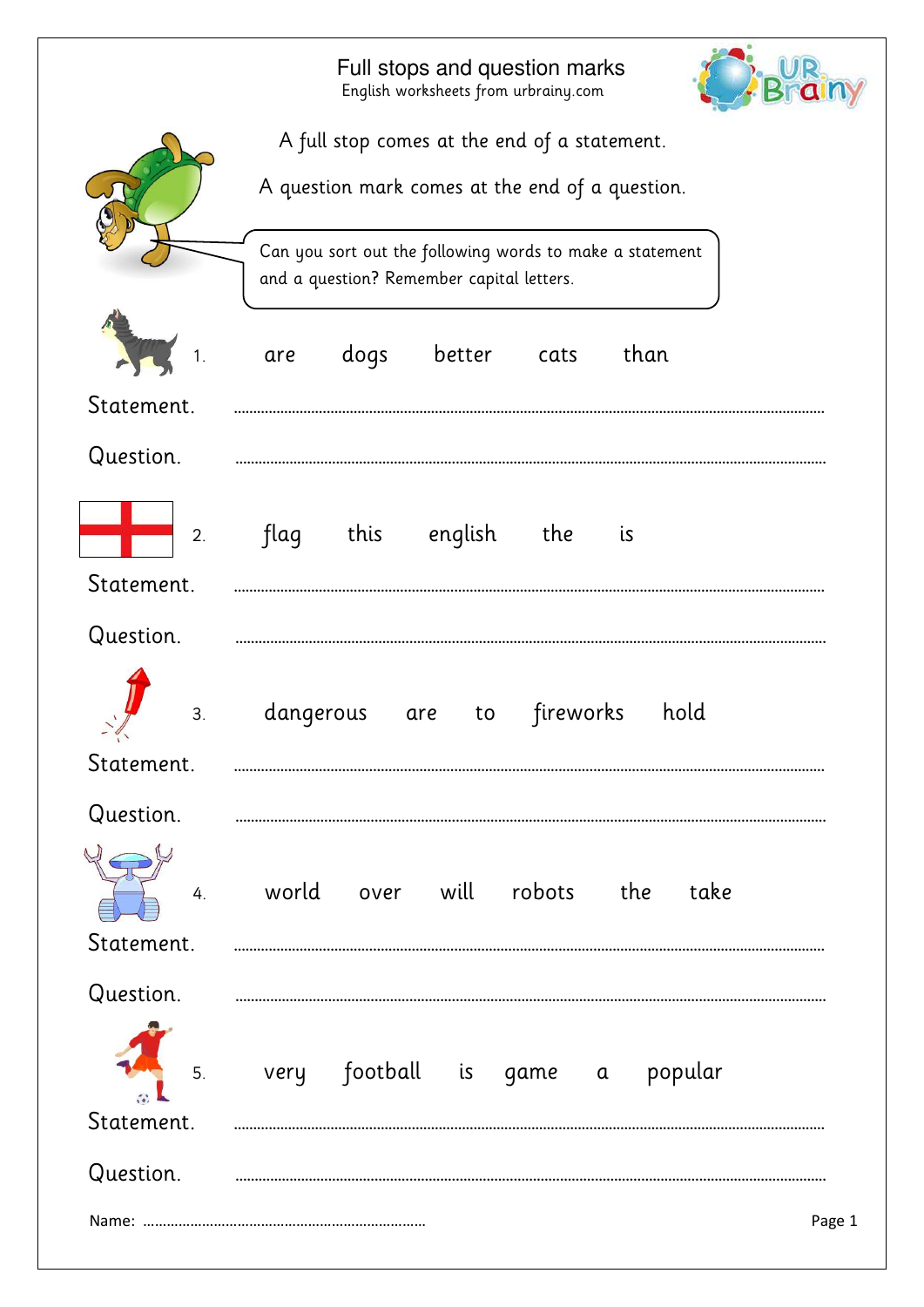|                  |                                                                                                       | English worksheets from urbrainy.com |      |     | Full stops and question marks |           |        |  |
|------------------|-------------------------------------------------------------------------------------------------------|--------------------------------------|------|-----|-------------------------------|-----------|--------|--|
|                  | A full stop comes at the end of a statement.                                                          |                                      |      |     |                               |           |        |  |
|                  | A question mark comes at the end of a question.                                                       |                                      |      |     |                               |           |        |  |
|                  | Can you sort out the following words to make a statement<br>and a question? Remember capital letters. |                                      |      |     |                               |           |        |  |
| 1 <sub>1</sub>   | hot                                                                                                   | the<br>too                           |      | are | eat<br>to                     | cakes     |        |  |
| Statement.       |                                                                                                       |                                      |      |     |                               |           |        |  |
| Question.        |                                                                                                       |                                      |      |     |                               |           |        |  |
| $\overline{2}$ . | bone                                                                                                  | the                                  | the  | dog | eating                        | <i>is</i> |        |  |
| Statement.       |                                                                                                       |                                      |      |     |                               |           |        |  |
| Question.        |                                                                                                       |                                      |      |     |                               |           |        |  |
| 3.               | large                                                                                                 | has                                  | ears | the | got                           | rabbit    |        |  |
| Statement.       |                                                                                                       |                                      |      |     |                               |           |        |  |
| Question.        |                                                                                                       |                                      |      |     |                               |           |        |  |
| 4.               |                                                                                                       |                                      |      |     | plane land is going the to    |           |        |  |
| Statement.       |                                                                                                       |                                      |      |     |                               |           |        |  |
| Question.        |                                                                                                       |                                      |      |     |                               |           |        |  |
|                  |                                                                                                       |                                      |      |     | 5. a in sock it my hole has   |           | got    |  |
| Statement.       |                                                                                                       |                                      |      |     |                               |           |        |  |
| Question.        |                                                                                                       |                                      |      |     |                               |           |        |  |
|                  |                                                                                                       |                                      |      |     |                               |           | Page 2 |  |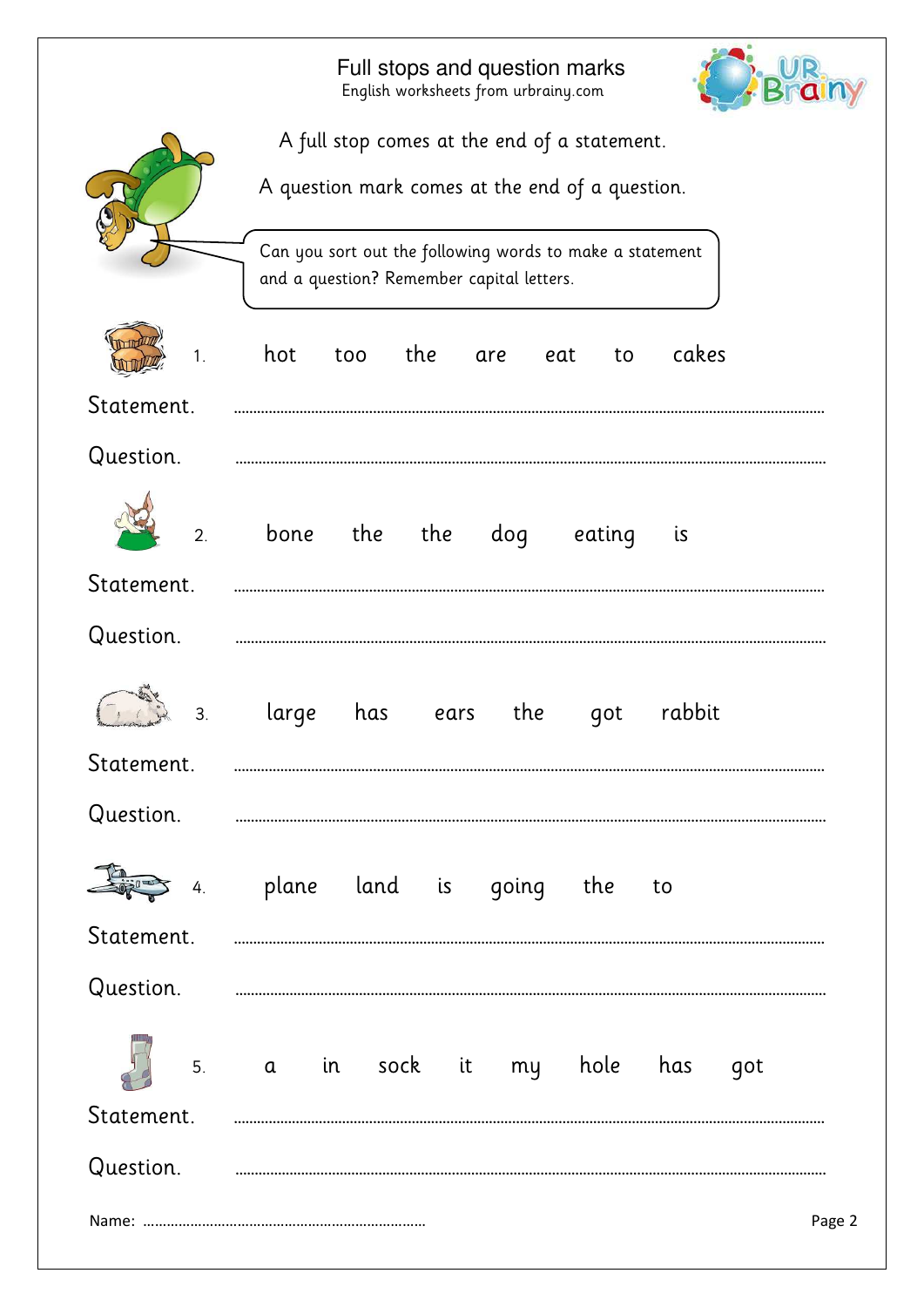|                                                                           | Full stops and question marks<br>English worksheets from urbrainy.com                                 |  |  |  |  |  |  |
|---------------------------------------------------------------------------|-------------------------------------------------------------------------------------------------------|--|--|--|--|--|--|
|                                                                           | A full stop comes at the end of a statement.                                                          |  |  |  |  |  |  |
|                                                                           | A question mark comes at the end of a question.                                                       |  |  |  |  |  |  |
|                                                                           | Can you sort out the following words to make a statement<br>and a question? Remember capital letters. |  |  |  |  |  |  |
| 1.                                                                        | the<br>full<br>$\circ$ f<br>is<br>bag<br>chips                                                        |  |  |  |  |  |  |
| Statement.                                                                |                                                                                                       |  |  |  |  |  |  |
| Question.                                                                 |                                                                                                       |  |  |  |  |  |  |
| 2.                                                                        | sharp<br>pencil<br>the<br>is                                                                          |  |  |  |  |  |  |
| Statement.                                                                |                                                                                                       |  |  |  |  |  |  |
| Question.                                                                 |                                                                                                       |  |  |  |  |  |  |
| 3.<br><b>BETTI ILITTI FALLANDI</b><br>BETTI ILITTI FALLANDI<br>Statement. | pile<br>there<br>six<br>the<br>in<br>coins<br>are                                                     |  |  |  |  |  |  |
| Question.                                                                 |                                                                                                       |  |  |  |  |  |  |
| 4.                                                                        | are the candles there cake<br>three<br>on                                                             |  |  |  |  |  |  |
| Statement.                                                                |                                                                                                       |  |  |  |  |  |  |
| Question.                                                                 |                                                                                                       |  |  |  |  |  |  |
| 5.                                                                        | crab<br>bite<br>will<br>the<br>me                                                                     |  |  |  |  |  |  |
| Statement.                                                                |                                                                                                       |  |  |  |  |  |  |
| Question.                                                                 |                                                                                                       |  |  |  |  |  |  |
|                                                                           | Page 3                                                                                                |  |  |  |  |  |  |